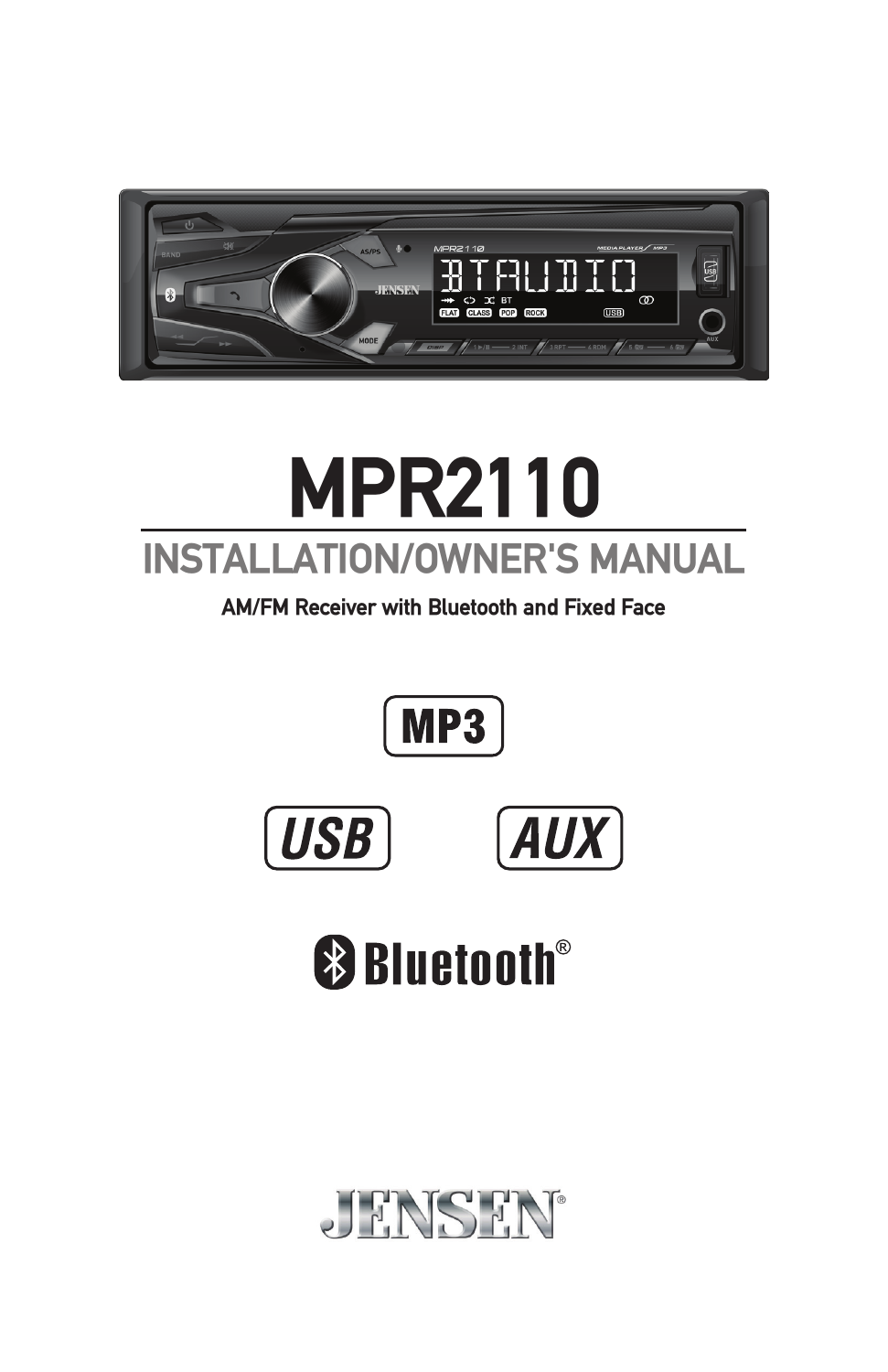### **JENSEN MPR2110 INSTALLATION**

## **Preparation**

Please read entire manual before installation.

#### **Before You Start**

- Disconnect negative battery terminal. Consult a qualified technician for instructions.
- Avoid installing the unit where it would be subject to high temperatures, such as from direct sunlight, or where it would be subject to dust, dirt or excessive vibration.



#### **Step 3:**

Connect all wiring harnesses and slide the head unit into the mounting sleeve until it clicks into place.

#### **Mounting the Head Unit: ISO mounting**

Using the existing brackets or the brackets supplied with the installation kit, mount the brackets to the sides of the head unit with the screws supplied with the head unit.



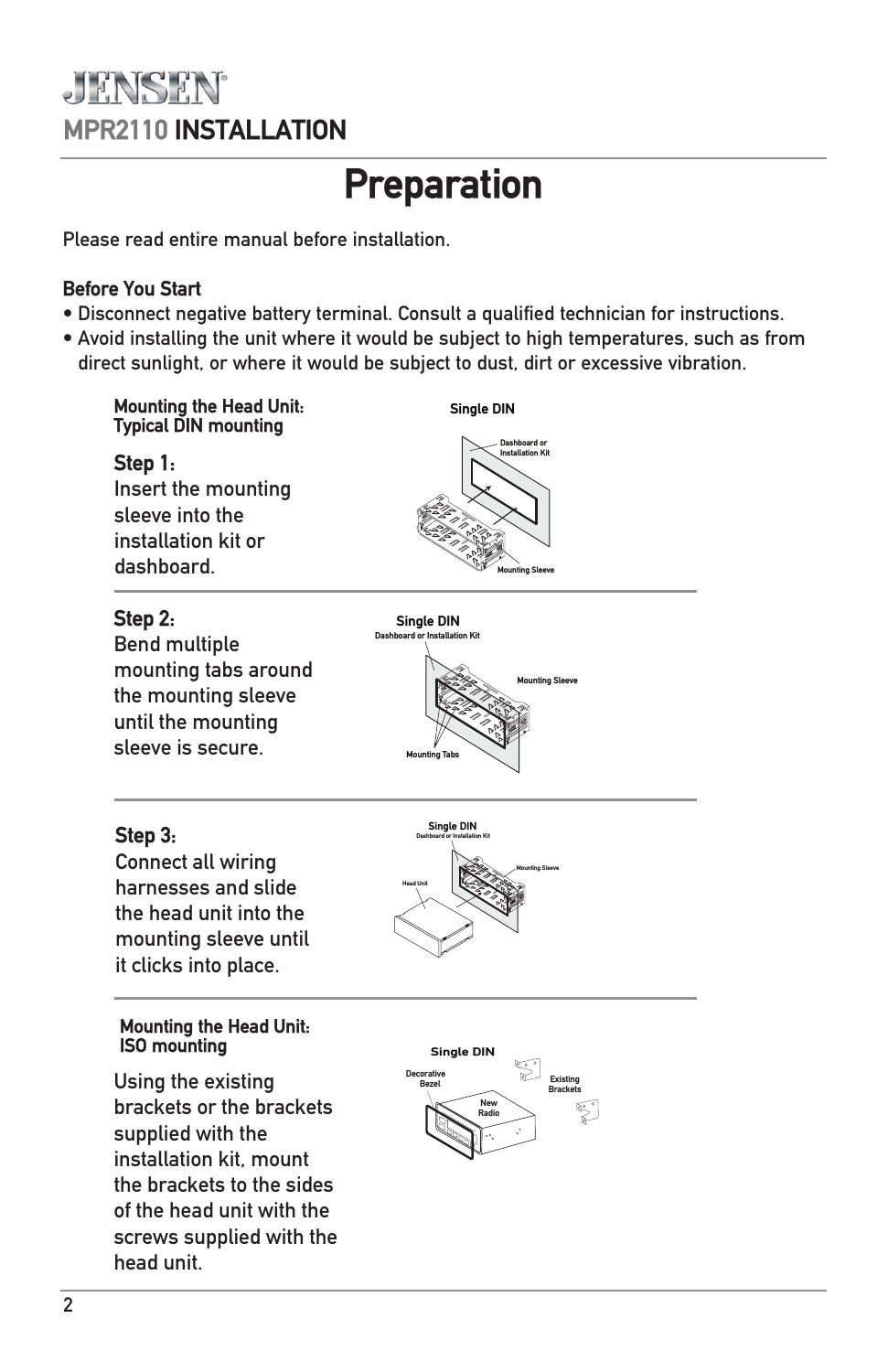

## **Wiring Diagram**

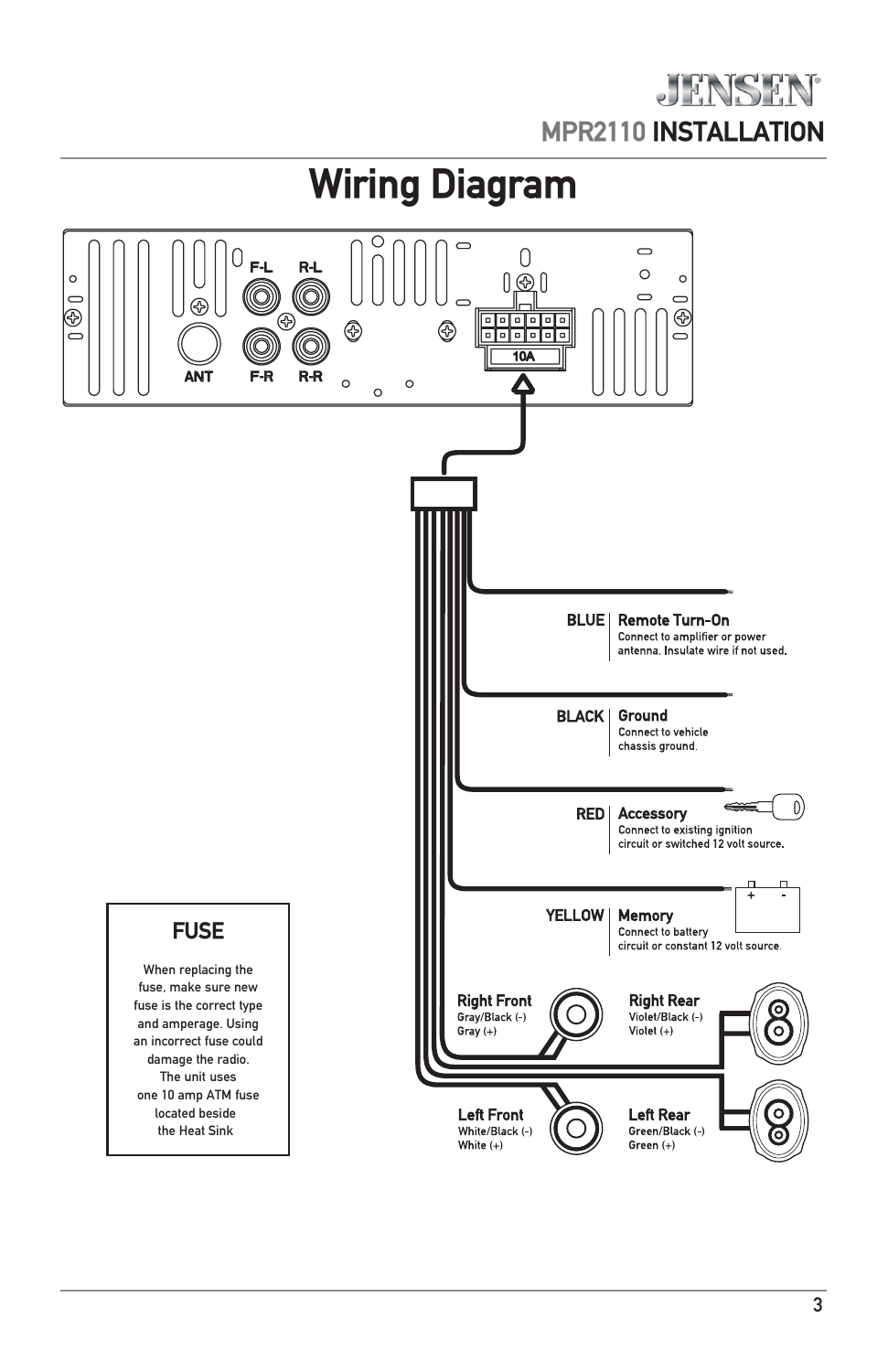### JENSEN **MPR2110 OPERATION**

## **Control Locations**

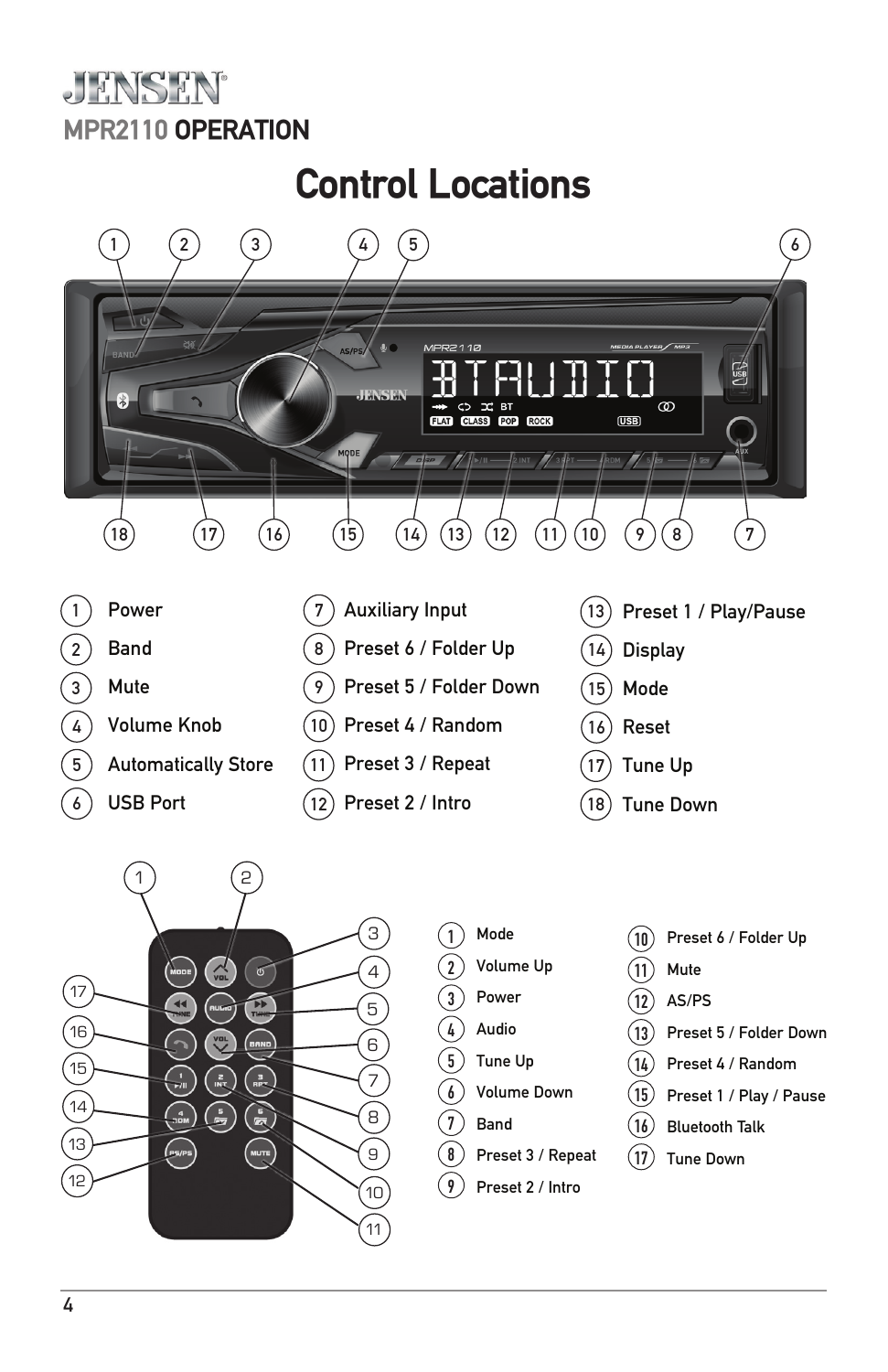

## **General Operation**

| Power On/Off             | Press the $\circledcirc$ button to turn the unit on. Press $\circledcirc$ again to<br>turn the unit off.                                                                                                                          |
|--------------------------|-----------------------------------------------------------------------------------------------------------------------------------------------------------------------------------------------------------------------------------|
| <b>Changing Modes</b>    | Press MODE to select between Radio, USB, Auxiliary Input<br>and Bluetooth. Modes of operation are shown in the display.                                                                                                           |
| <b>Volume</b>            | Adjust volume using the volume knob (00-43).                                                                                                                                                                                      |
| Mute                     | Press to silence the audio. Press again to resume listening<br>at the previously selected volume.                                                                                                                                 |
| <b>Auxiliary Inputs</b>  | Insert a 3.5mm cable in the unit's front AUX port.                                                                                                                                                                                |
| Reset                    | Press the RESET button to reset the unit back to the factory<br>settings if abnormal operation occurs. The reset button is<br>located on the front panel.                                                                         |
| <b>Setting the Clock</b> | With the unit on, press DISP to display clock time. Press and<br>hold DISP until the hours begins to flash, then release.                                                                                                         |
|                          | Press the TUNE << and TUNE ►► to adjust the hours,<br>then press the DISP, the minutes begins to flash, press the<br>TUNE $\blacktriangleleft$ and TUNE $\blacktriangleright$ $\blacktriangleright$ button to adjust the minutes. |
|                          | Press DISP momentarily to save the selected time.                                                                                                                                                                                 |
| <b>Display</b>           | Press DISP to toggle display between various displayed<br>information.                                                                                                                                                            |
| Audio / Menu             | Press the volume knob momentarily to select between audio<br>functions.                                                                                                                                                           |
|                          | Press and hold the volume knob for more than two seconds<br>to select between the menu functions.                                                                                                                                 |
|                          | Rotate the volume knob left/right to adjust or activate the<br>desired function/audio.                                                                                                                                            |
|                          |                                                                                                                                                                                                                                   |
|                          |                                                                                                                                                                                                                                   |
|                          |                                                                                                                                                                                                                                   |
|                          |                                                                                                                                                                                                                                   |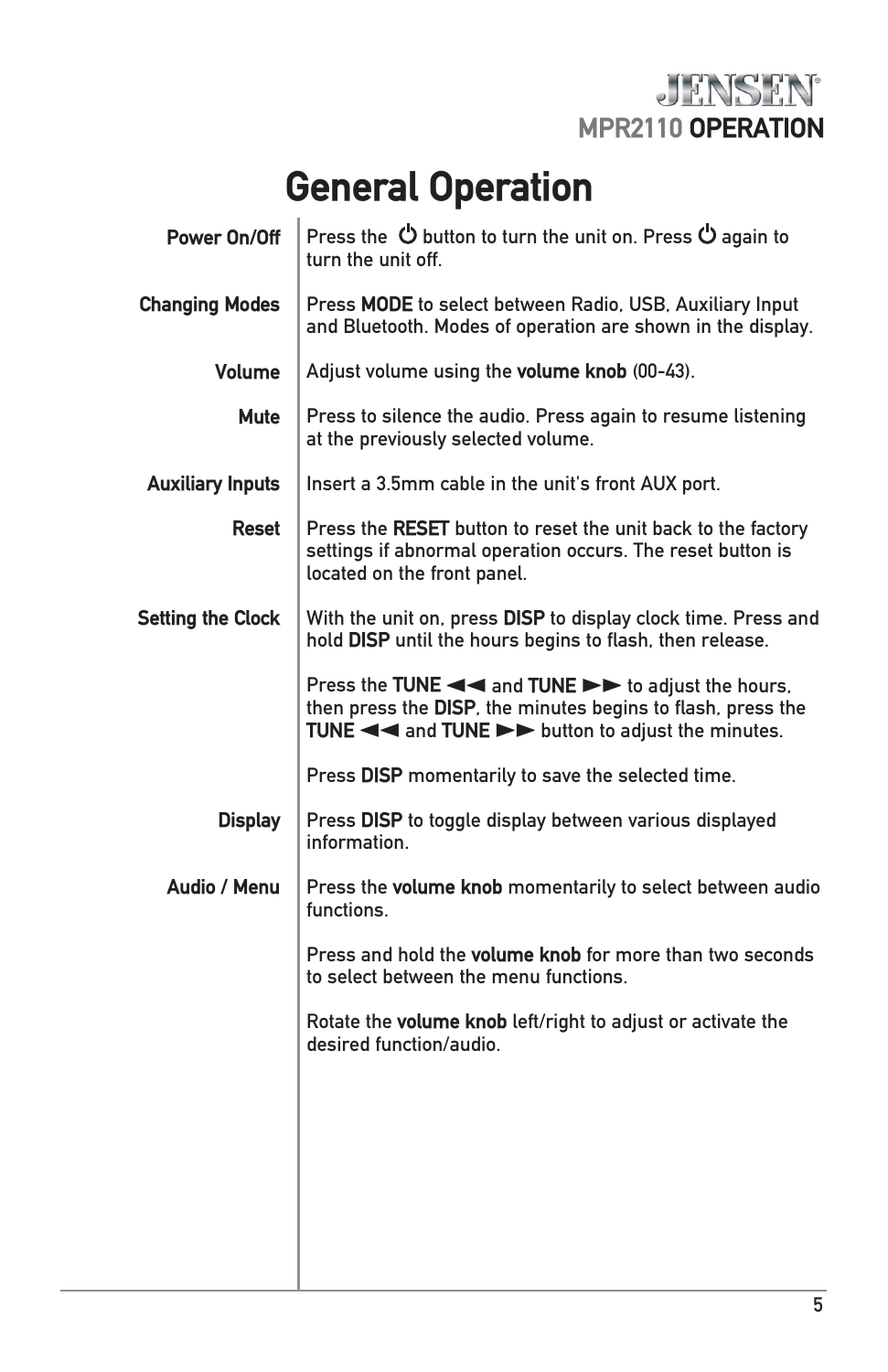

## **AM/FM Tuner Operation**

| <b>Seek Tuning</b>          | next strong station.                                                                                                                                                                                                                                    |  |
|-----------------------------|---------------------------------------------------------------------------------------------------------------------------------------------------------------------------------------------------------------------------------------------------------|--|
| <b>Manual Tuning</b>        | momentarily to change radio frequency up or down one<br>advance quickly.                                                                                                                                                                                |  |
| <b>Band</b>                 | Press BAND to select between FM1, FM2, FM3, AM1 and<br>AM2 bands. Up to six presets can be programmed<br>for each band, enabling up to 18 FM stations and 12 AM<br>stations to be stored in memory.                                                     |  |
| <b>Storing Presets</b>      | Up to 18 FM and 12 AM stations can be stored. To store<br>a station, select the desired band and station. Press and<br>hold the desired preset button (1-6) for more than two<br>seconds. When stored, the preset number will appear in<br>the display. |  |
| <b>Recalling Presets</b>    | Preset stations can be recalled any time by pressing the<br>corresponding preset button.                                                                                                                                                                |  |
| <b>Automatically Store</b>  | Press and hold AS/PS for more than 2 seconds to store<br>18 FM stations and 12 AM stations automatically.                                                                                                                                               |  |
| <b>Preset Scan Stations</b> | Press AS/PS to recall each preset staion that stored in the<br>memories in each band.                                                                                                                                                                   |  |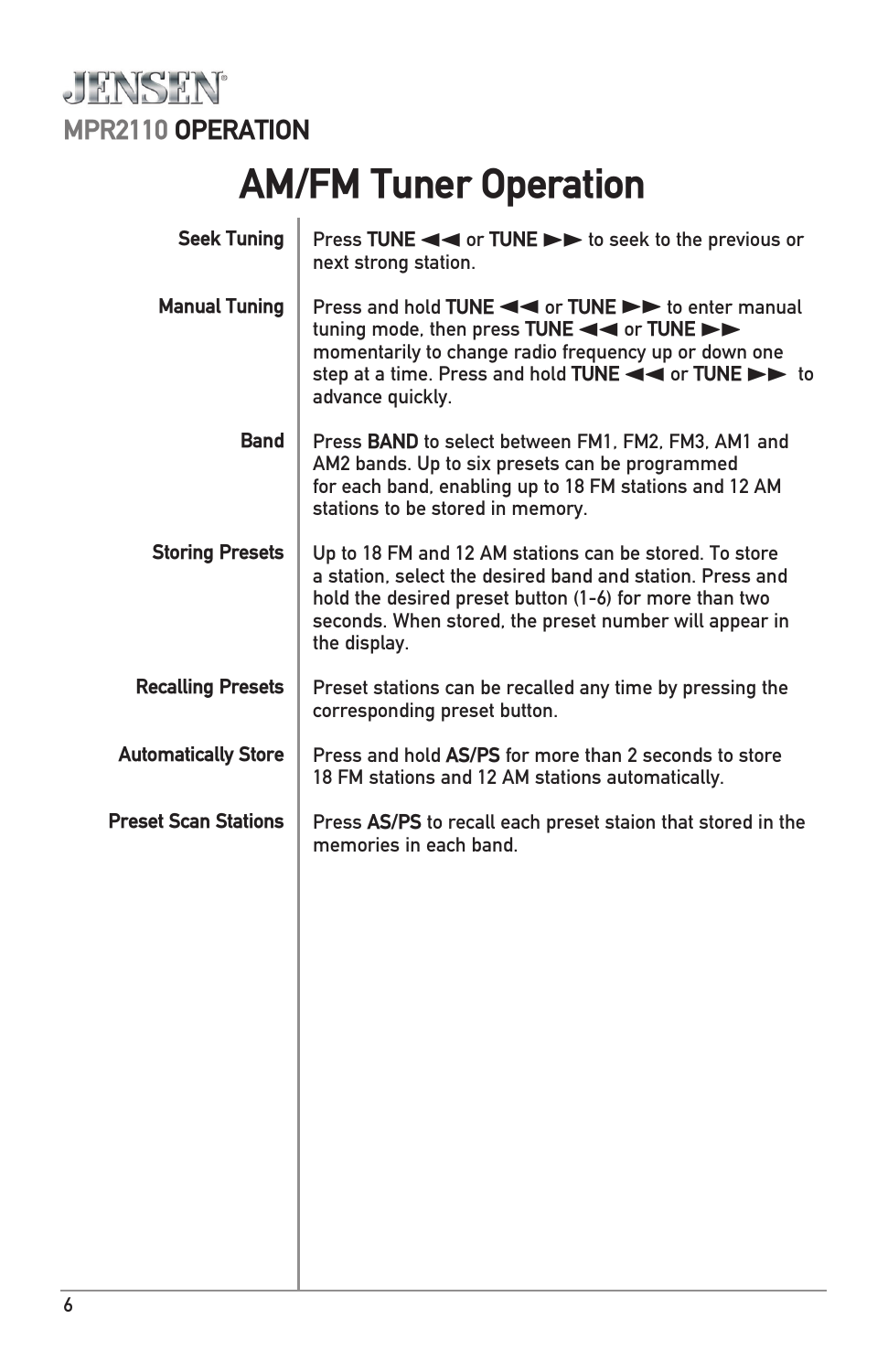JENSEN **MPR2110 OPERATION**

## **USB Operation**

| <b>Playing MP3 Files</b>           | To play MP3 files, insert a USB device containing MP3 files.                                                                                                                                                                     |  |
|------------------------------------|----------------------------------------------------------------------------------------------------------------------------------------------------------------------------------------------------------------------------------|--|
| <b>Track Select</b>                | Press TUNE >> to skip to the beginning of the next track.<br>track.                                                                                                                                                              |  |
| <b>Fast Forward</b><br>and Reverse | Press and hold TUNE ►► or TUNE << to fast forward or<br>reverse a track.                                                                                                                                                         |  |
| <b>Pause</b>                       | Press ▶/ II to temporarily stop USB playback.<br>Press ▶/ II again to resume playback.                                                                                                                                           |  |
| <b>Folder Access</b>               | Folders can be found by pressing Folder Up or Folder Down.<br>About one second after the folder name is displayed, the<br>first file under the selected folder will be displayed and<br>playback will begin.                     |  |
| Repeat                             | Press RPT to toggle between RPT ALL, RPT FLR and RPT<br>ONE.<br>. RPT ALL - Plays all tracks on USB device.<br>. RPT ONE - Continuously repeats selected track.<br>. RPT FLR - Continuously repeats all files in current folder. |  |
| <b>Random</b>                      | Press RDM to play tracks in random order; press again to<br>cancel the RDM function.                                                                                                                                             |  |
| <b>Intro</b>                       | Press INT to play the first 10 seconds of each track; press<br>again to cancel the INT function.                                                                                                                                 |  |
|                                    |                                                                                                                                                                                                                                  |  |
|                                    |                                                                                                                                                                                                                                  |  |
|                                    |                                                                                                                                                                                                                                  |  |
|                                    |                                                                                                                                                                                                                                  |  |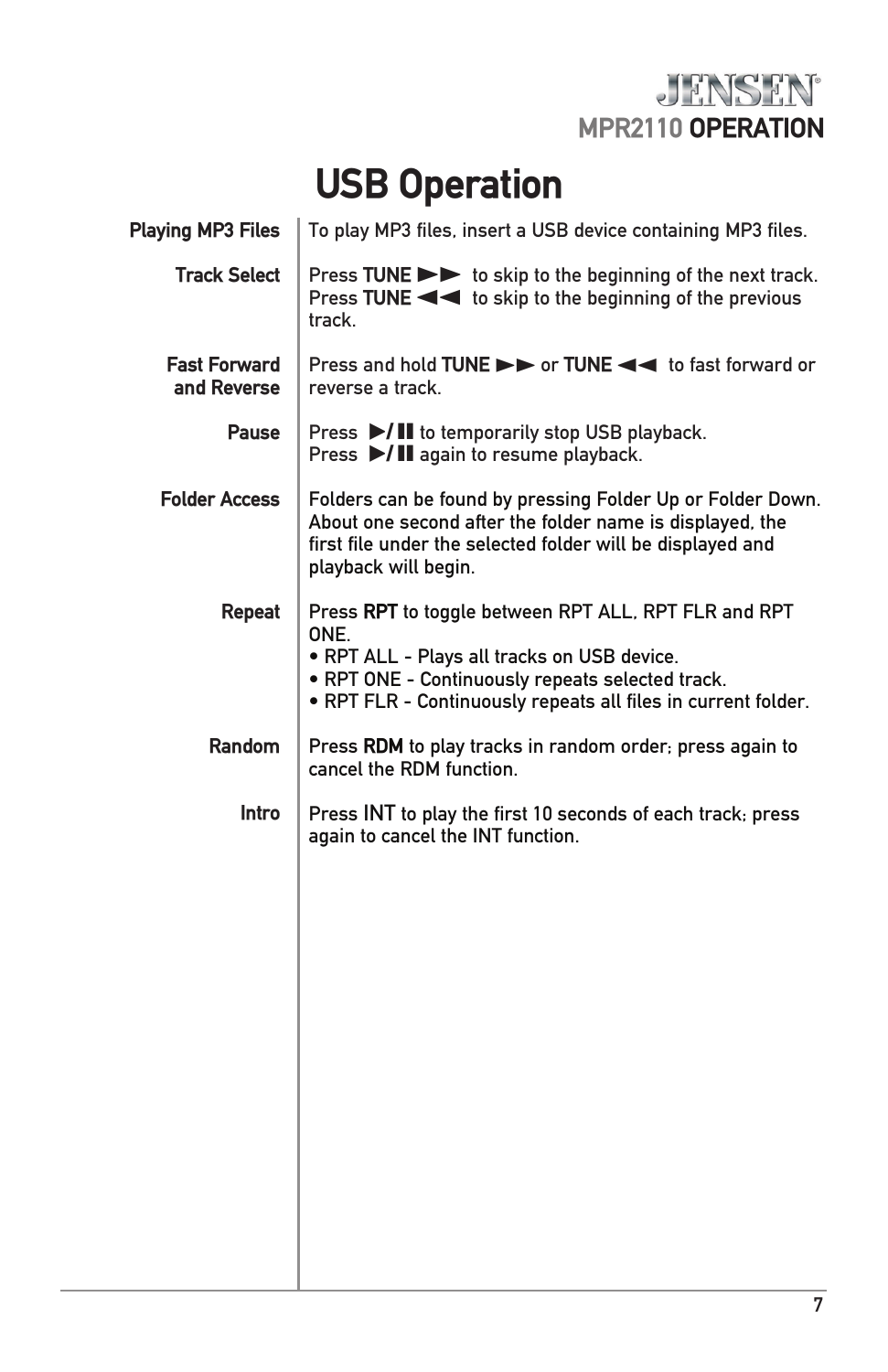

## **Bluetooth Operation**

| Preparation                                      | Before using a Bluetooth device, it must be paired and<br>connected. Ensure that Bluetooth is activated on your<br>device before beginning the pairing process.                                                        |
|--------------------------------------------------|------------------------------------------------------------------------------------------------------------------------------------------------------------------------------------------------------------------------|
| Pairing a New<br><b>Device</b>                   | The head unit broadcasts the pairing signal constantly when<br>no devices are connected. Complete the pairing sequence<br>from your Bluetooth device. Refer to the owner's manual for<br>your device for more details. |
|                                                  | The device name is "Jensen Media Player".<br>The Bluetooth passcode is "1234".                                                                                                                                         |
|                                                  | Note: The head unit can be in any mode of operation when<br>pairing is performed.                                                                                                                                      |
| <b>Streaming Audio</b><br><b>Troubleshooting</b> | The head unit supports A2DP wireless streaming audio<br>from a Bluetooth mobile device directly to your head unit.<br>The following functions can be used to control the music:                                        |
|                                                  | • Press >> to skip to the next available audio track.                                                                                                                                                                  |
|                                                  |                                                                                                                                                                                                                        |
|                                                  | • Press >/II to toggle between play and pause during<br>playback.                                                                                                                                                      |
|                                                  |                                                                                                                                                                                                                        |
|                                                  |                                                                                                                                                                                                                        |
|                                                  |                                                                                                                                                                                                                        |
|                                                  |                                                                                                                                                                                                                        |
|                                                  |                                                                                                                                                                                                                        |
|                                                  |                                                                                                                                                                                                                        |
|                                                  |                                                                                                                                                                                                                        |
|                                                  |                                                                                                                                                                                                                        |
|                                                  |                                                                                                                                                                                                                        |
|                                                  |                                                                                                                                                                                                                        |
|                                                  |                                                                                                                                                                                                                        |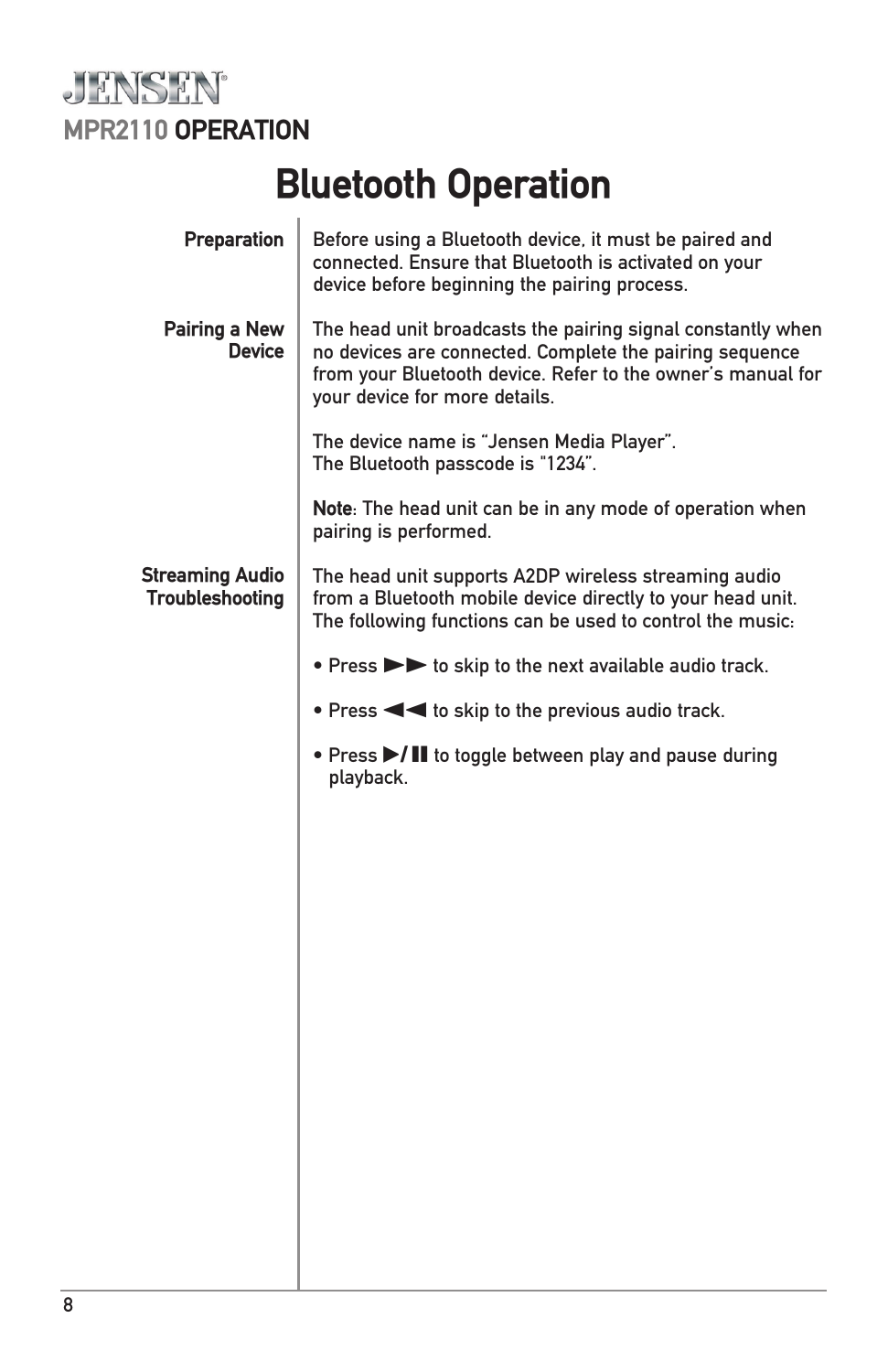

## **Troubleshooting**

| Problem                                 | Cause                                                                                            | Action                                                                   |
|-----------------------------------------|--------------------------------------------------------------------------------------------------|--------------------------------------------------------------------------|
| Unit will not turn on<br>(no power)     | Yellow wire not connected or incorrect<br>voltage Red wire not connected or<br>incorrect voltage | Check connections for proper<br>voltage $(11~16VDC)$                     |
|                                         | <b>Black wire not connected</b>                                                                  | Check connection to ground                                               |
|                                         | Fuse blown                                                                                       | Replace fuse                                                             |
| Unit has power<br>(but no sound)        | Speaker wires not connected                                                                      | Check connections at speakers                                            |
|                                         | One or more speaker wires touching<br>each other or touching chassis ground                      | Insulate all bare speaker wires<br>from each other and chassis<br>ground |
| Unit blows fuses                        | Yellow or red wire touching chassis<br>ground                                                    | Check for pinched wire                                                   |
|                                         | Speaker wires touching chassis ground                                                            | Check for pinched wire                                                   |
|                                         | Incorrect fuse rating                                                                            | Use fuse with correct rating                                             |
| <b>NO FILE appears</b><br>on display    | No playable MP3 files found<br>on the device                                                     | Check the device for valid<br>MP3 files                                  |
| <b>NO SUPPORT appears</b><br>on display | An invalid ID3 tag version is present                                                            | Version 1.0 to 2.0 ID3 tags are<br>supported.                            |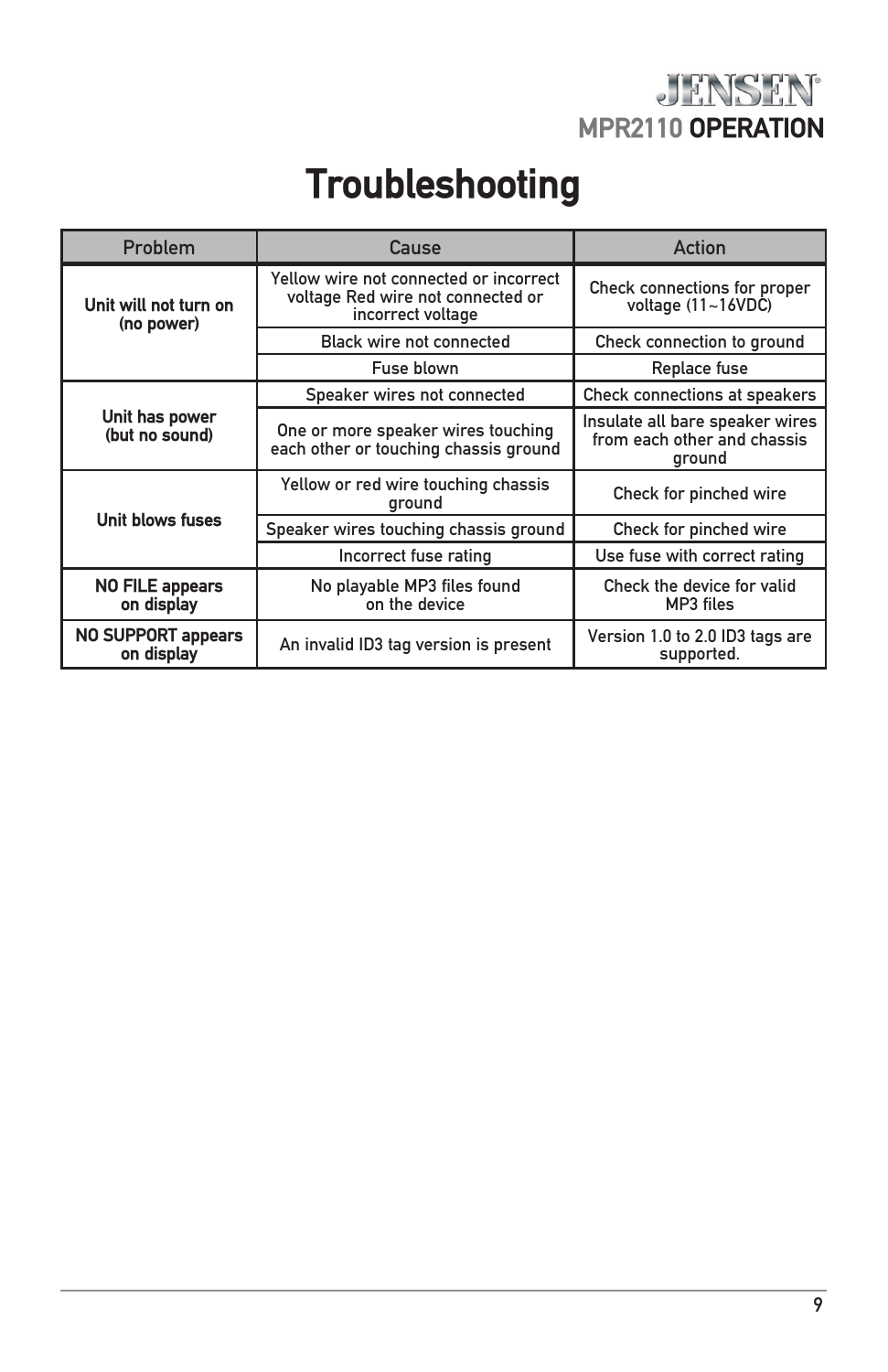### **JENSEN MPR2110 OPERATION**

## **Limited One Year Warranty**

This warranty gives you specific legal rights. You may also have other rights which vary from state to state.

Namsung America Inc. warrants this product to the original purchaser to be free from defects in material and workmanship for a period of one year from the date of the original purchase.

Namsung America Inc. agrees, at our option, during the warranty period, to repair any defect in material or workmanship or to furnish an equal new, renewed or comparable product (whichever is deemed necessary) in exchange without charges, subject to verification of the defect or malfunction and proof of the date of purchase. Subsequent replacement products are warranted for the balance of the original warranty period.

**Who is covered?** This warranty is extended to the original retail purchaser for products purchased from an authorized Jensen dealer and used in the U.S.A.

**What is covered?** This warranty covers all defects in material and workmanship in this product. The following are not covered: software, installation/removal costs damage resulting from accident, misuse, abuse, neglect, product modification, improper installation, incorrect line voltage, unauthorized repair or failure to follow instructions supplied with the product, or damage occurring during return shipment of the product. Specific license conditions and copyright notices for the software can be found via www. jensenmobile.com.

#### **What to do?**

- 1. Before you call for service, check the troubleshooting guide in your owner's manual. A slight adjustment of any custom controls may save you a service call.
- 2. If you require service during the warranty period, you must carefully pack the product (preferably in the original package) and ship it by prepaid transportation with a copy of the original receipt from the retailer to an authorized service center.
- 3. Please describe your problem in writing and include your name, a return UPS shipping address (P.O. Box not acceptable), and a daytime phone number with your shipment.
- 4. For more information and for the location of the nearest authorized service center please contact us by one of the following methods:
	- Call: 888-921-4088
	- E-mail: jensenmobile2015@gmail.com

Exclusion of Certain Damages: This warranty is exclusive and in lieu of any and all other warranties, expressed or implied, including without limitation the implied warranties of merchantability and fitness for a particular purpose and any obligation, liability, right, claim or remedy in contract or tort, whether or not arising from the company's negligence, actual or imputed. No person or representative is authorized to assume for the company any other liability in connection with the sale of this product. In no event shall the company be liable for indirect, incidental or consequential damages.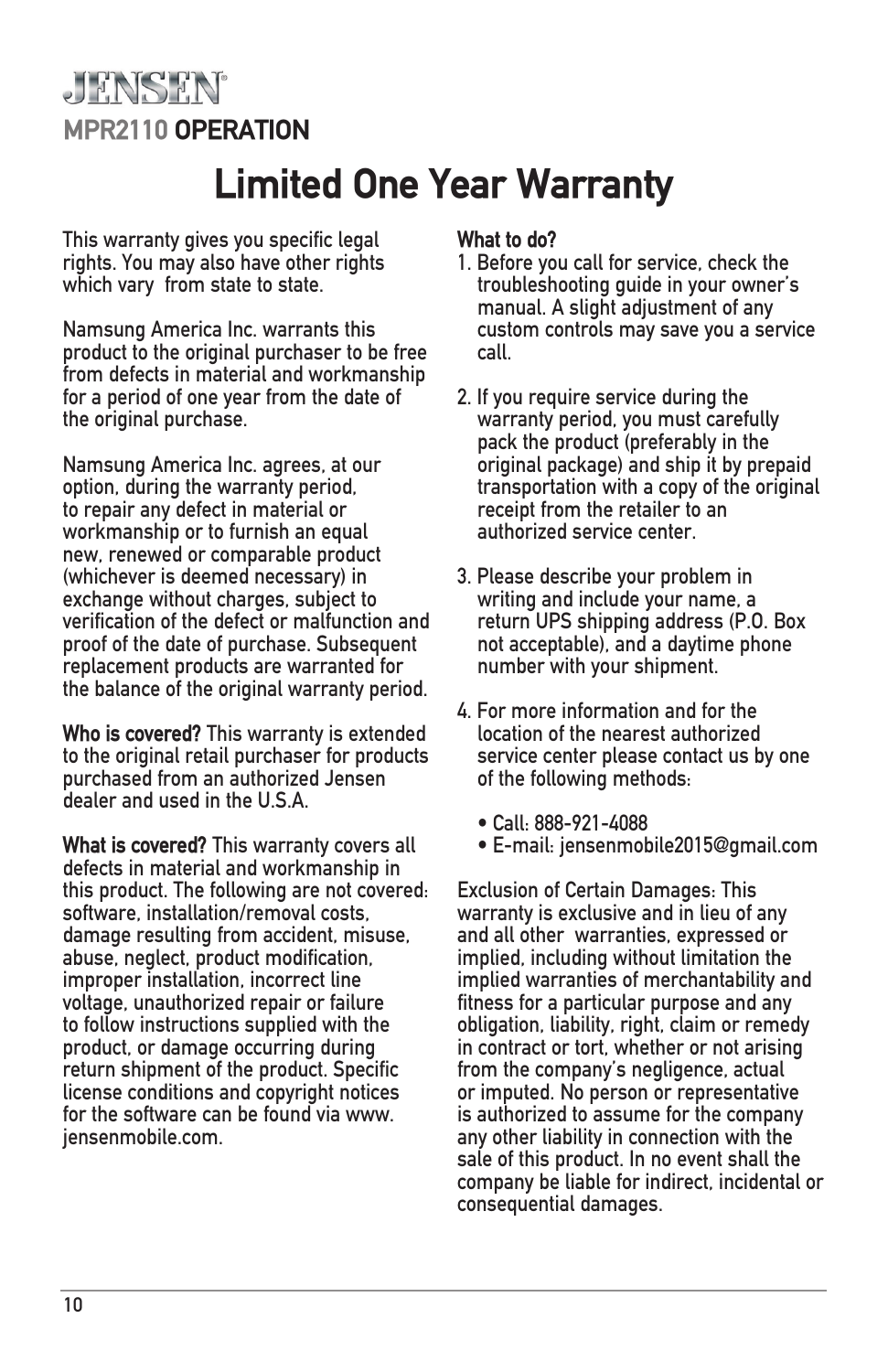

## **FCC Compliance**

This device complies with Part 15 of the FCC Rules. Operation is subject to the following two conditions:

(1) this device may not cause harmful interference, and

(2) this device must accept any interference received, including interference that may cause undesired operation.

**Warning**: Changes or modifications to this unit not expressly approved by the party responsible for compliance could void the user's authority to operate the equipment.

**Note:** This equipment has been tested and found to comply with the limits for a Class B digital device, pursuant to Part 15 of the FCC Rules. These limits are designed to provide reasonable protection against harmful interference in a residential installation. This equipment generates, uses and can radiate radio frequency energy and, if not installed and used in accordance with the instructions, may cause harmful interference to radio communications. However, there is no guarantee that interference will not occur in a particular installation. If this equipment does cause harmful interference to radio or television reception, which can be determined by turning the equipment off and on, the user is encouraged to try to correct the interference by one or more of the following measures:

- Reorient or relocate the receiving antenna.
- Increase the separation between the equipment and receiver.
- Connect the equipment into an outlet on a circuit different from that to which the receiver is connected.
- Consult the dealer or an experienced radio/TV technician for help.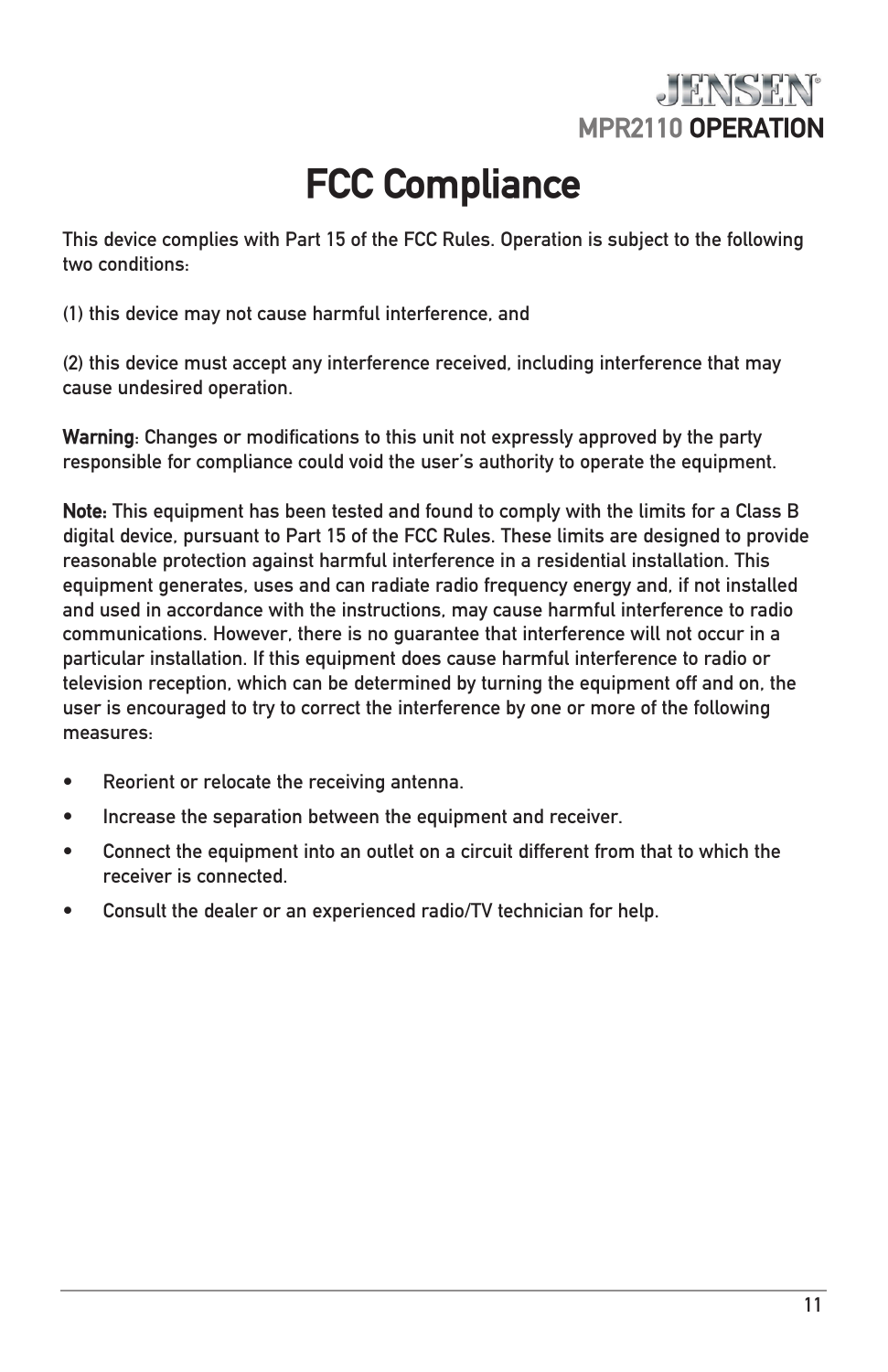

## **Specifications**

| <b>FM Tuner</b> | Tuning range: 87.5MHz-107.9MHz<br>Usable sensitivity: 8.5dBf<br>50dB quieting sensitivity: 10dBf<br>Stereo separation @ 1kHz: >30dB<br>Frequency response: 30Hz-13kHz |
|-----------------|-----------------------------------------------------------------------------------------------------------------------------------------------------------------------|
| <b>AM Tuner</b> | Tuning range: 530kHz-1710kHz<br>Usable sensitivity: <42dBu<br>Frequency response: 30Hz-2.2kHz                                                                         |
| General         | Speaker output impedance: 4~8 ohms<br>Line output voltage: 2 Volts RMS<br>Dimensions: 7" x 3.8" x 2" (178 x 97 x 50 mm)                                               |
|                 | Design and specifications subject to change without notice.                                                                                                           |



CEA-2006 Power Standard Specifications (reference: 14.4VDC +/- 0.2V, 20Hz~20kHz)

Power Output: 16 Watts RMS x 4 channels at 4 ohms and  $\leq$  1% THD+N Signal to Noise Ratio: 75dBA (reference: 1 watt into 4 ohms)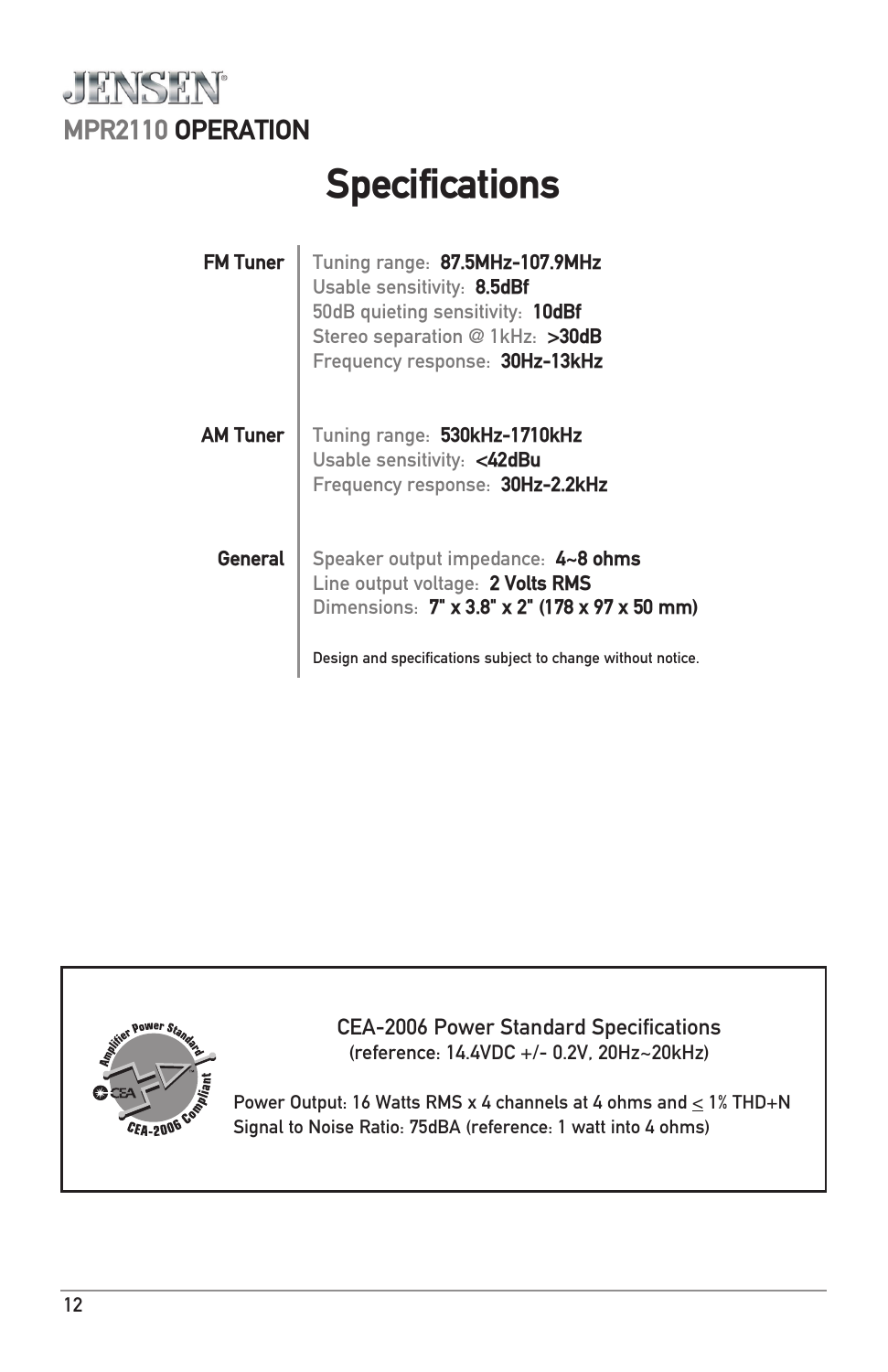

## **Notes**